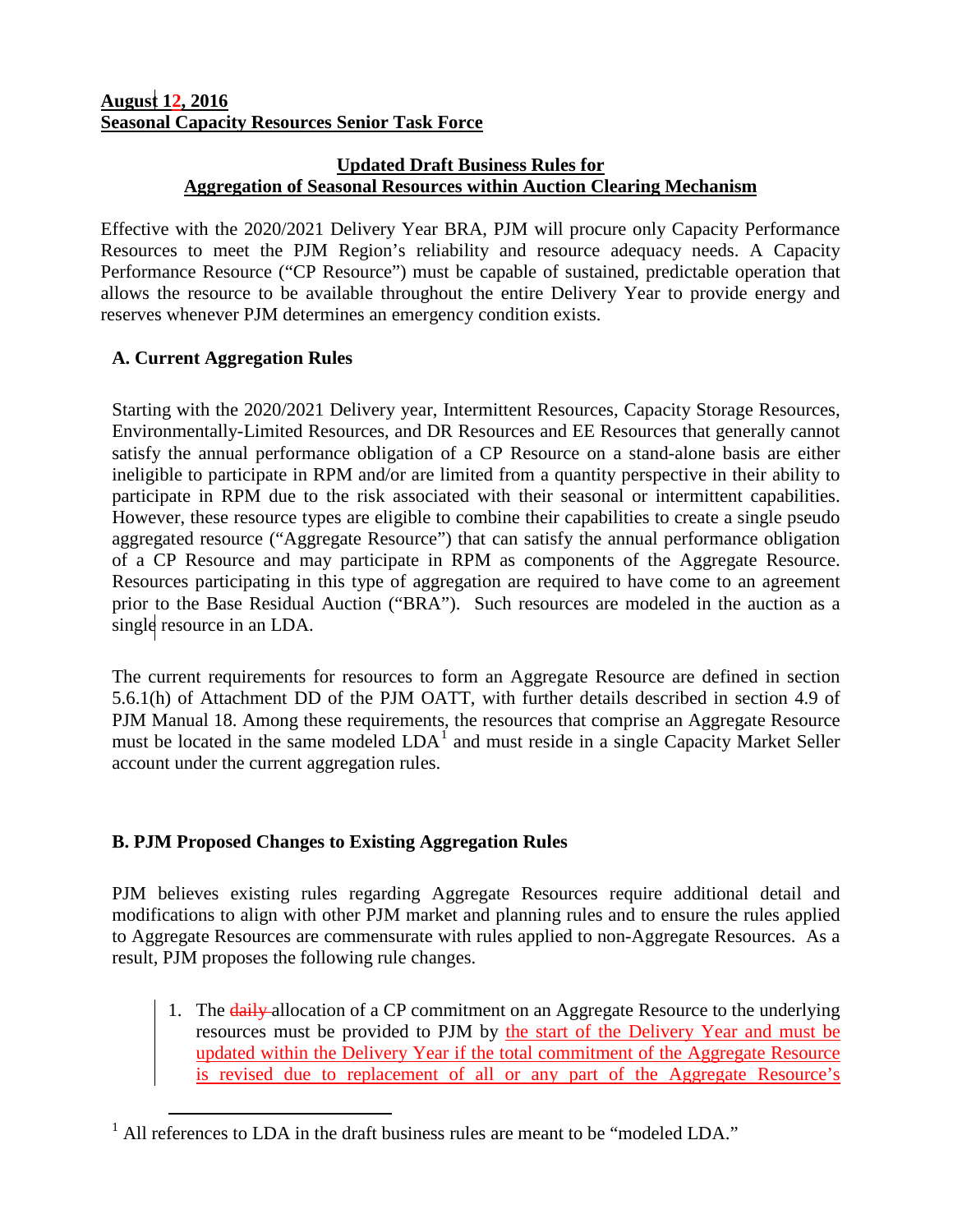commitment. **10:30 EPT** the day prior to the Operating Day. The total Aggregate Resource commitment quantity must be allocated to the individual underlying resources on a seasonal basis where the summer-period allocation is for the months of June through October and the following May, and the winter-period allocation is for the months of November through April.

The current rules require this information by noon the day before the Operating Day which is based on the old Day-ahead Market timeline. The update to 10:30 AM is to match the current timing.

- 2. An individual resource that is part of an Aggregate Resource may not receive a daily CP commitment allocation in excess of their CIRs.
	- 3. Aggregate Resources **will be eligible to aggregate across modeled LDAs**, however, for the purpose of BRA modeling and compensation, the Aggregate Resource will be modeled in the highest level LDA of all individual resources comprising the Aggregate Resource. For example, if two resources aggregate together and one is physically located in EMAAC and the other is in the Rest of RTO, the Aggregate Resource will be modeled in the Rest of RTO and compensated at the Rest of RTO clearing price.

If the individual resources are located in different modeled LDAs that are not nested, they will be modeled and compensated in the smallest LDA common to all of them. For example, an Aggregate Resource where the individual resources are physically located in EMAAC and SWMAAC would be modeled and compensated in MAAC. An Aggregate Resource with individual resources located in COMED and EMAAC would be modeled and compensated as if it were in the Rest of RTO.

- 4. Individual resources that are part of an Aggregate Resource will be expected to respond to a Performance Assessment Hour (PAH) in the area where they are physically located **butand** its Non-Performance Charge Rate will be based on the location of the physical resources underlying the aggregate. If one or more individual resources that are part of an Aggregate Resource are in the same area where there is a PAH, the under-/over-performance of the Aggregate Resource will be based on the total commitment and performance of all of the individual resources included in the PAH. The non-performance charge rate applicable to an under-performing Aggregate Resource is based on the rate associated with the LDA in which the under-performing underlying resources are located weighted by the under-performance MW quantity of such resources. The annual non-performance charge limit of an Aggregate Resource is based on the limit applicable to the LDA in which the Aggregate Resource was modeled in the RPM Auction.
- 5. Any replacement transactions on an Aggregate Resource must be based on the location where the resource was modeled and cleared in the RPM auction as described in 3 above. After the Aggregate Resource commitment is removed or reduced by a replacement transaction, the Capacity Market Seller responsible for the Aggregate Resource may update the allocation of the new CP commitment quantity on the Aggregate Resource to the underlying resources.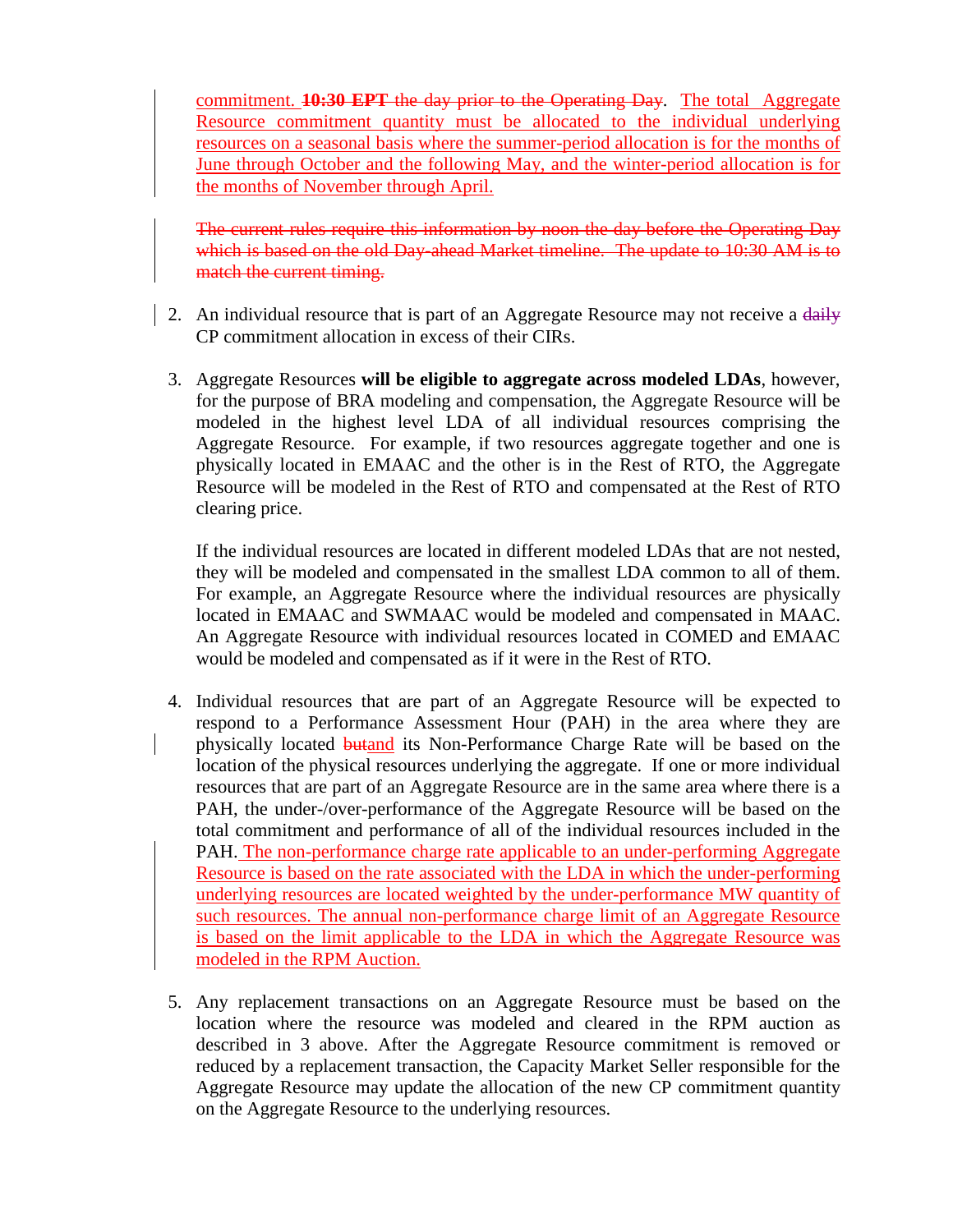## **C. PJM Proposal for an Additional Method to Aggregate Seasonal Capacity Performance Resource Offers**

The following draft business rules describe a PJM proposal that will permit certain resource types with seasonal capacity capability to be aggregated by PJM during the BRA clearing process if they have not done so prior to the auction. This proposal for seasonal aggregation will not replace the current business rules regarding aggregation (as may be modified in section B above); rather it is being proposed as an additional type of aggregation that PJM would offer.

Resources eligible for this type of seasonal aggregation are those Intermittent Resources, Capacity Storage Resources, Environmentally-Limited Resources, summer-only DR Resources and summer-only EE Resources that can demonstrate that they can only meet the qualifications of a CP Resource on a seasonal basis. Such resources that are eligible for seasonal aggregation but do not aggregate prior to the BRA will be able to submit sell offers of capacity into the BRA on a stand-alone basis, specifying a season in which they are seeking to commit, as described in more detail below.

Under this proposal, the requirement that PJM procure 100% CP Resource commitments is maintained by instructing the auction clearing engine to clear equal quantities of off-setting seasonal capacity sell offers thereby creating annual capacity commitments from the seasonal capacity sell offers. This methodology will also maintain a single, uniform, capacity clearing price that will be paid to all committed resources for the duration of the commitment period for which they cleared.

- 1. Resources that are eligible for seasonal aggregation but do not do so prior to a BRA may instead submit sell offers of seasonal capacity into the BRA on a stand-alone basis. Seasonal capacity consists of summer-period capacity and winter-period capacity.
	- (a) A cleared summer-period capacity sell offer takes on a capacity commitment and performance obligation for the months of June through October and the following May, inclusive, and receives a daily auction credit for each day of the same period based on the cleared UCAP quantity times the auction's resource clearing price applicable to the resource.
	- (b) A cleared winter-period capacity sell offer takes on a capacity commitment and performance obligation for the months of November through April, inclusive, and receives a daily auction credit for each day of the same November through April period based on the cleared UCAP quantity times the auction's resource clearing price applicable to the resource.
	- (c) Seasonal resources that receive a capacity commitment for either the summer or winter period of the Delivery Year will be responsible for the commitment and obligations of a CP Resource for that period. This includes performance during a PAH and the submission of offers into the Day-ahead Energy Market, where applicable, during the committed period. The Non-Performance Charge Rate will be based on the physical location of the resource that clears a seasonal capacity sell offer.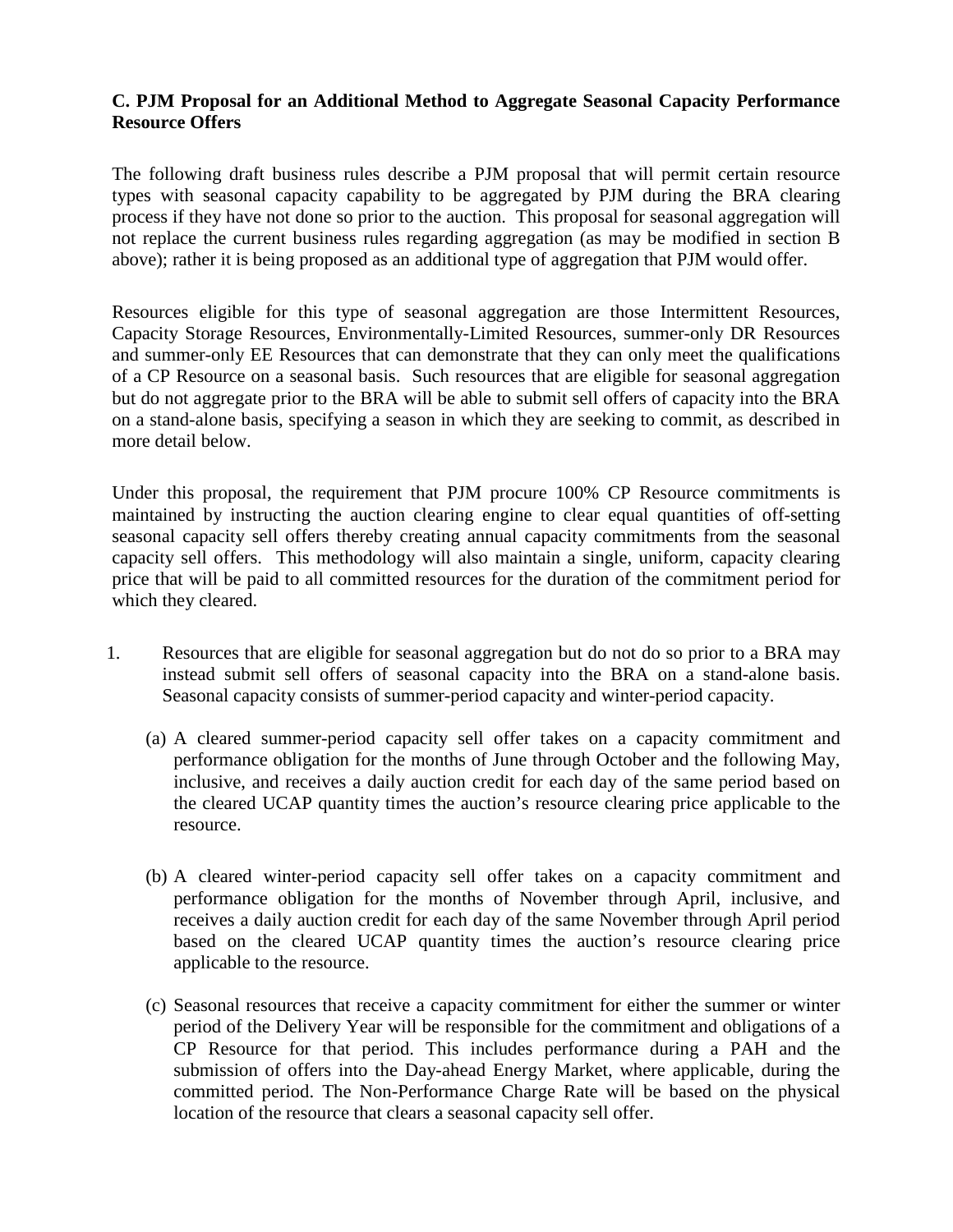2. Intermittent Resources, Capacity Storage Resources, and Environmentally-Limited Resources are generally available throughout the entire delivery year to provide energy but may have expected capability in one season that exceeds expected capability in the other season. Such resources may submit a sell offer for CP capacity and a separate sell offer for either summer-period capacity or winter-period capacity up to a total sell offer quantity for each season no greater than the UCAP value of the resource.

Summer-only DR and summer-only EE may submit sell offers for summer-period capacity.

- 3. Similar to Capacity Performance Resources with full-year commitments, generation resources that are eligible and wish to sell seasonal capacity will not be permitted to sell seasonal capacity in excess of their Capacity Interconnection Rights (CIR).
- 4. The BRA clearing algorithm will clear all annual period CP capacity sell offers, summerperiod capacity sell offers, and winter-period capacity sell offers to minimize the bidbased cost of satisfying the reliability requirement of the PJM Region and each modeled LDA while respecting all applicable requirements and constraints. To ensure that seasonal capacity sell offers are cleared to form capacity resource commitments that in aggregate satisfy the year-round availability and performance requirements of a CP Resource, the clearing algorithm will include a constraint that requires the total cleared quantity of summer-period capacity to exactly equal the total cleared quantity of winter-period capacity across the entire RTO. To aid in the clearing of exactly equal quantities of opposite season sell offers, each segment of a seasonal sell offer must be submitted as a flexible sell offer (i.e., the minimum MW of each offer segment must be 0 MW).

It will not be required that the total cleared quantity of opposite season sell offers be equal within each modeled LDA; however, the clearing algorithm will ensure that the reliability requirement of each LDA is properly respected by considering only the equally matched quantity of cleared opposite-season sell offers located within an LDA as satisfying that LDA's reliability requirement. For example, if the algorithm solution clears a 50 MW summer-period sell offer in EMAAC and a 50 MW winter-period sell offer in the rest of MAAC, then the algorithm would have considered the equally matched quantity of opposite-season sell offers of 50 MW fully contained in the MAAC LDA as satisfying the MAAC LDA reliability requirement, but the cleared unmatched 50 MW summer-period sell offer in EMAAC would not have been considered as satisfying the EMAAC LDA reliability requirement – both seasonal sell offers of this example will be considered to be located in the MAAC LDA from a clearing price perspective.

5. The locational resource clearing price that is applicable to each cleared seasonal sell offer is determined during the post-processing of the auction results consistent with the manner in which the auction clearing algorithm recognizes seasonal capacity sell offer contribution to satisfying LDA reliability requirements. For each constrained LDA and starting with the LDA with the highest clearing price, PJM determines the quantity of cleared equally matched opposite-season sell offers located within the LDA. Up to this quantity, the cleared summer-period sell offers located in this LDA with the lowest selloffer price and the cleared winter-period sell offers with the lowest sell-offer price will be compensated at the auction clearing price of the LDA. Any cleared seasonal sell-offers